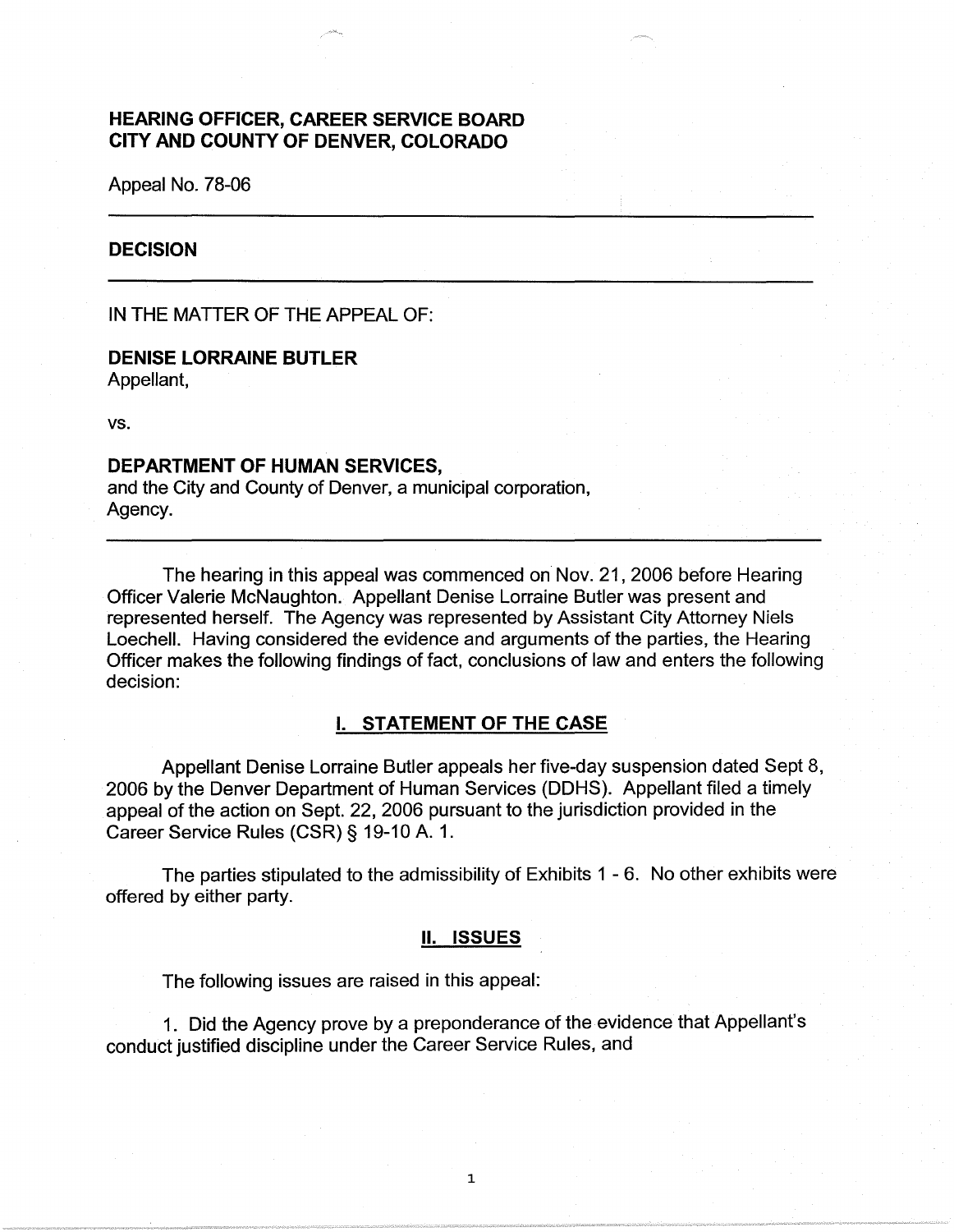2. Was a five-day suspension within the range of discipline that could be imposed by a reasonable administrator?

#### Ill. **FINDINGS OF FACT**

Appellant Denise Lorraine Butler has been employed by the City and County of Denver for almost thirty years. She was promoted into the position of Contract Compliance Analyst for the Department of Human Services in April 2001. In that position, Appellant processes the contracts of Agency service providers, and handles the 1297 school readiness program, which requires that she manage the Agency's contracts with child care providers under Colorado House Bill 1297.

On Wednesday, Aug. 10, 2006, Appellant returned to work from a three-day disciplinary suspension. The previous day, Contract Compliance Supervisor Beverly Lucero emailed her a list of five assignments and deadlines from her inbox that had not been redistributed to other staff during her absence. Section Administrator Jim Allen added another assignment: delivery of a work plan on an audit investigation regarding 1297 contractor Denise Lyons by noon on Thursday. At 2:24 pm that Wednesday, Appellant emailed Mr. Allen and Ms. Lucero that she had completed the first four assignments on time. As to the fifth, Appellant stated, "I have emailed Susan Cooper for explanation [of the 1297 invoice issues]." Appellant also requested that the Lyons work plan be assigned to another employee, since "I personally know her and therefore feel this would be in the best interest of the City." Mr. Allen responded at 2:34 pm by requesting a copy of the email to Ms. Cooper, and instructing Appellant not to discuss the Lyons matter with her or anyone outside the department. At 3:20 pm, Appellant emailed the request for information to Ms. Cooper, and copied Mr. Allen and Ms. Lucero. [Exhs. 3, pp.  $3 - 4$ , and Exh. 4.] Appellant admitted at hearing that she had not sent the email to Ms. Cooper at 2:24, the time of her statement to Mr. Allen that she had done so.

Shortly thereafter, Ms. Lucero and Mr. Allen met with Appellant to discuss her request to have the Lyons matter reassigned. Appellant informed them she has known Ms. Lyons as a family friend for twenty years, but that she hasn't seen her for a couple of years. Appellant also stated she knew persons involved in the Hope Center, another contractor for the Agency. Mr. Allen asked to see any Lyons and Hope Center invoices approved by Appellant. Appellant delivered two invoices, which were admitted in this proceeding as Exhibit 5. The first reimbursement request is for \$3,349.12 payable to Ms. Lyons, which Appellant re-authorized on May 26, 2006 after the original invoice had not been paid. The second is a \$12,000 invoice from the Hope Center Appellant authorized for payment on May 12, 2006.

On Aug. 16, 2006, Appellant was sent a letter advising her that discipline was being considered based upon 1) her failure to perform the Lyons assignment, 2) her erroneous statement that she had emailed Ms. Cooper as of 2:24 pm on Aug. 10<sup>th</sup>, and 3) her request for reassignment of a duty based on a belated claim of a personal

2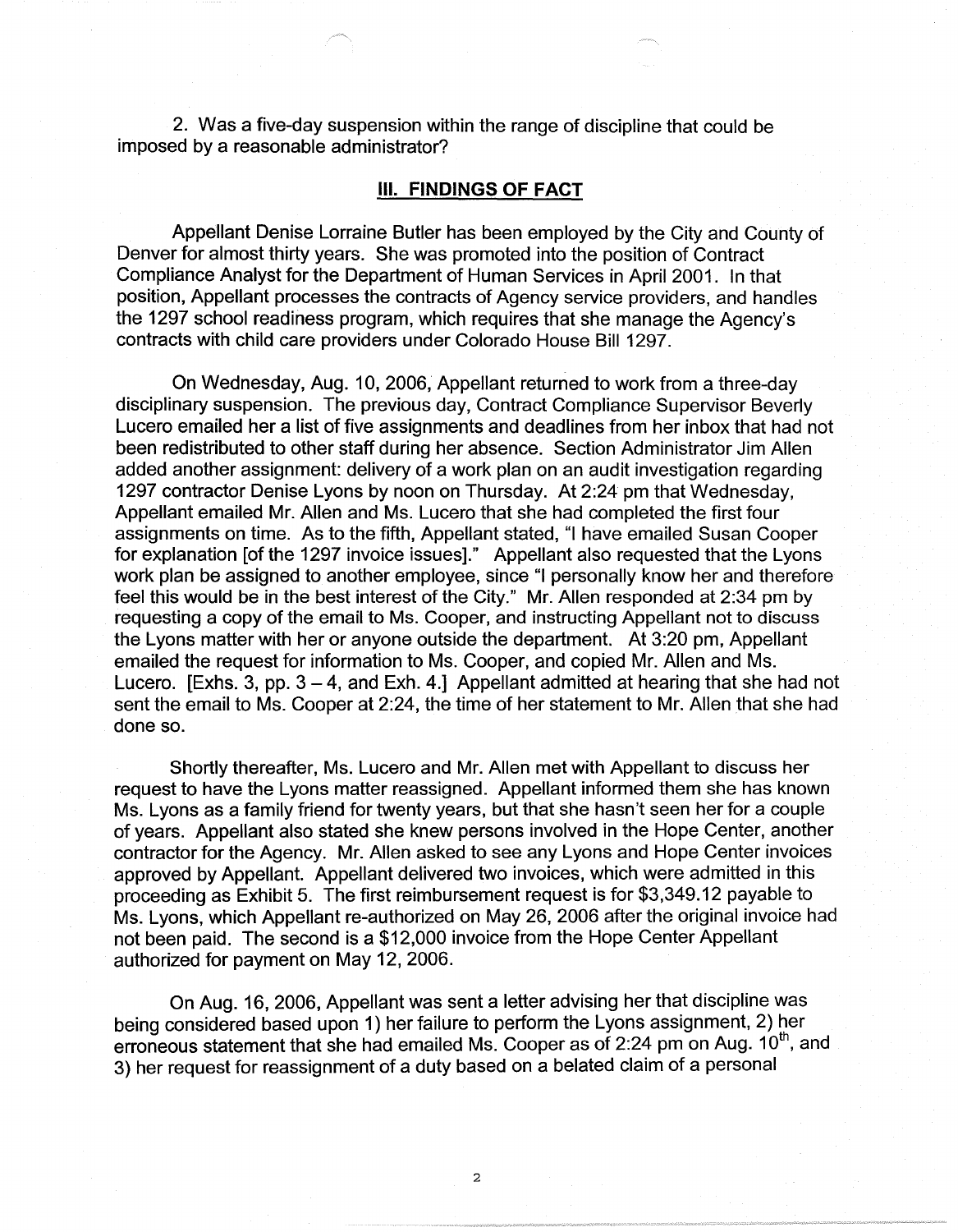relationship with the vendor, after having authorized disbursement to that vendor without revealing that relationship. [Exh. 1.]

At the pre-disciplinary meeting, Appellant submitted a written statement in response to these allegations. The statement admitted the Lyons work plan was not done by the deadline because of the stress of her return to work. Appellant added that Ms. Lyons was a long-time acquaintance she has not seen since 1995, but that she informed Division Director Juanita Sanchez in 2005 that she knew two of the 1297 vendors personally. Appellant also wrote that she believed she had sent the email to Ms. Cooper at the time of her statement to Mr. Allen, but discovered her mistake after being questioned and sent the email immediately. [Exh. 6.]

As a part of his duties, Deputy Manager Kevin Patterson administers the Agency's Contract Unit to which Appellant is assigned. Mr. Patterson imposed the fiveday suspension after considering the information provided at the pre-disciplinary meeting, Appellant's previous discipline for similar performance issues, and Appellant's work record with the city. Mr. Patterson found that Appellant failed to meet Mr. Allen's deadline to submit the Lyons work plan, requested reassignment of work for reasons leading him to believe she sought merely to avoid the work, and inaccurately represented to her manager that she sent an email when she did not do so. Mr. Patterson imposed the suspension because he believed it was proportionate to the seriousness of the misconduct and in keeping with the principles of progressive discipline. Appellant's previous discipline was all imposed over the past seven months, and consisted of a verbal reprimand, a written reprimand and a three-day suspension. Mr. Patterson viewed these incidents as a continuation of Appellant's problems in meeting deadlines and obtaining information needed for various reports critical to the Agency's funding cycle. However, Mr. Patterson did not conclude that Appellant had been dishonest in her statement related to the Cooper email.

Appellant testified that on Aug.  $10<sup>th</sup>$  she found it hard to formulate her thoughts in response to the emailed assignments because of the pressure of the suspension and the number of assignments waiting for her that day. Appellant admitted she missed the deadline to produce the Lyons work plan because she had never done such a plan and therefore needed guidance from her supervisor, who was absent. Appellant also admitted she did not seek help from Mr. Allen about how to create the work plan.

As to her request for reassignment of the Lyons work plan, Appellant testified that she felt her relationship with Ms. Lyons would become an issue in doing that work. She did not disclose the relationship to her current supervisors before authorizing payments to either vendors she knew because she believed Ms. Sanchez had authorized her to approve their invoices in 2005. Approving invoices involves a review of receipts and assurance that the services were rendered, while creation of a work plan for an audit investigation of a vendor requires a determination about whether the vendor had met the obligations of the contract.

Regarding the Cooper email issue, Appellant testified she told Mr. Allen she was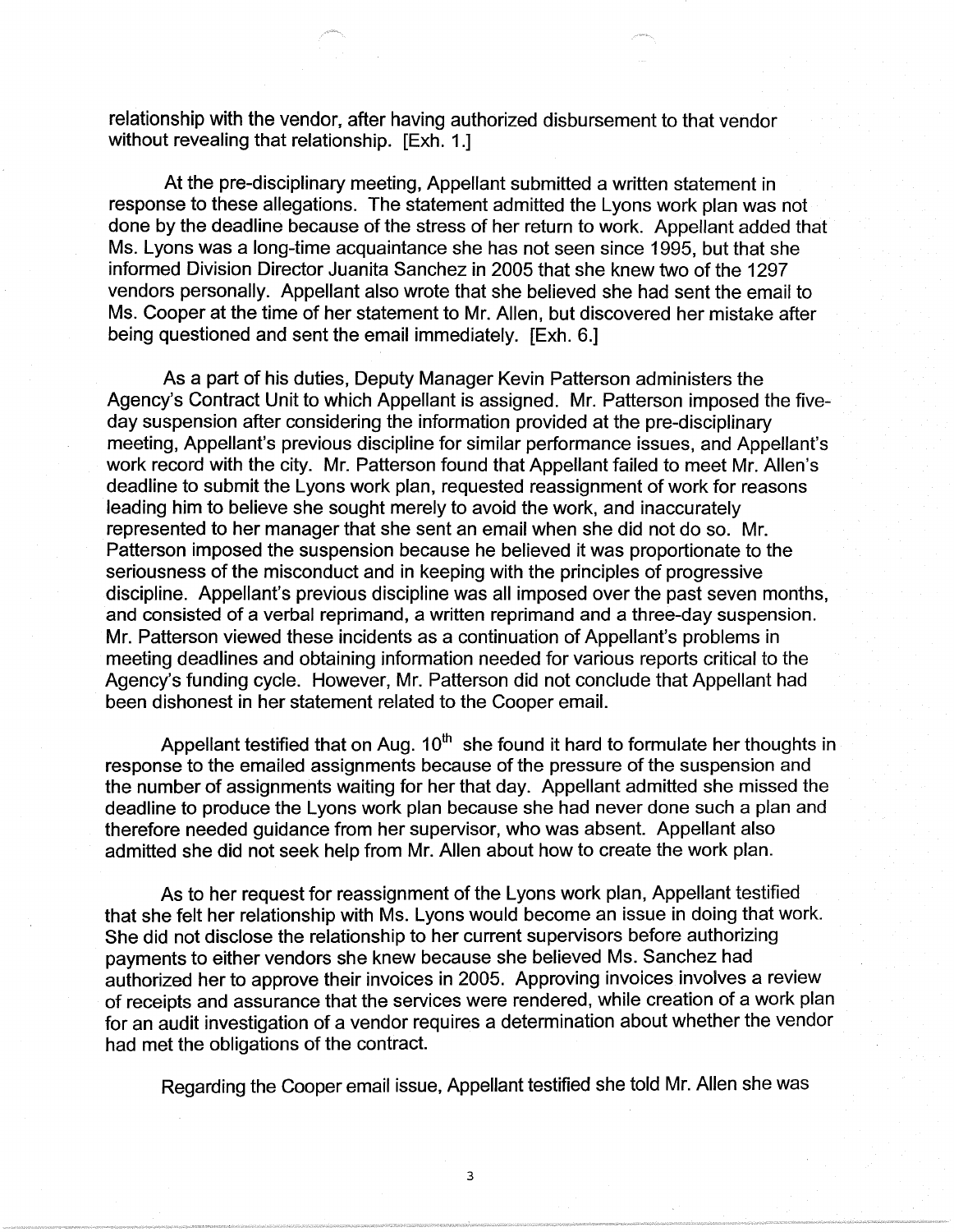going to send it, and that she did so an hour later. Appellant felt the suspension was too severe for these mistakes given the pressure of her return to work, and her long career with the city. Appellant also believes that simple communication between herself and her supervisor would have been a more appropriate manner of handling these admitted mistakes, and would have allowed her to reach the end of her long and successful city service in various responsible positions with a feeling that she was valued as an employee.

## **IV. ANALYSIS**

## 1. Discipline under the Career Service Rules

In an appeal of a disciplinary action, the Agency has the burden to prove the action was taken in conformity with Rule 16 of the Career Service Rules, and that the degree of discipline was reasonably related to the seriousness of the offense, taking into consideration the employee's past record. CSR § 16-20.

#### A. CSR § 16-60 A. Neglect of duty

The Agency asserts that Appellant neglected her duty to monitor certain contracts by her inadequate responses to two assignments communicated on Aug. 10, 2006, and her attempt to avoid one of those two assignments by claiming a personal relationship with the vendor.

It is undisputed that Appellant's chief duties were to handle all aspects of the contracting process for her assigned contracts, and manage the 1297 school readiness program. When Appellant returned from her suspension, she had six assignments that needed immediate attention. Appellant accomplished four of them by 2:24 pm without need of further intervention by her supervisors. The fifth assignment, 1297 invoice issues, required that Appellant seek information from Ms. Cooper. Appellant told Mr. Allen at 2:24 pm she had already done so, which was not correct. In Appellant's predisciplinary statement, she stated she believed when she said it that she had sent it out. Appellant added that she sent it out "immediately" once she realized she had not done so. [Exh. 6.] In fact, Appellant waited an hour after Mr. Allen's message to send the message to Ms. Cooper and copy the supervisors. In contrast to that statement, Appellant testified that her email said she was going to get it out, not that she already had. Appellant stipulated to the email submitted into evidence, which shows that Appellant told her supervisors "I have emailed Susan Cooper for explanation." [Exh. 3, p. 4.] Appellant sent the message under stress, with the intent to send the message as soon as she could and to reassure her supervisors that she was handling all of the tasks. Once she discovered she had forgotten to send the email, Appellant never corrected the false impression she had created. As a result, her supervisors were left to conclude that Appellant had been dishonest. I find that Appellant neglected her duty to accomplish this assignment in a conscientious manner when she affirmatively stated it was done, knowing it was not yet done.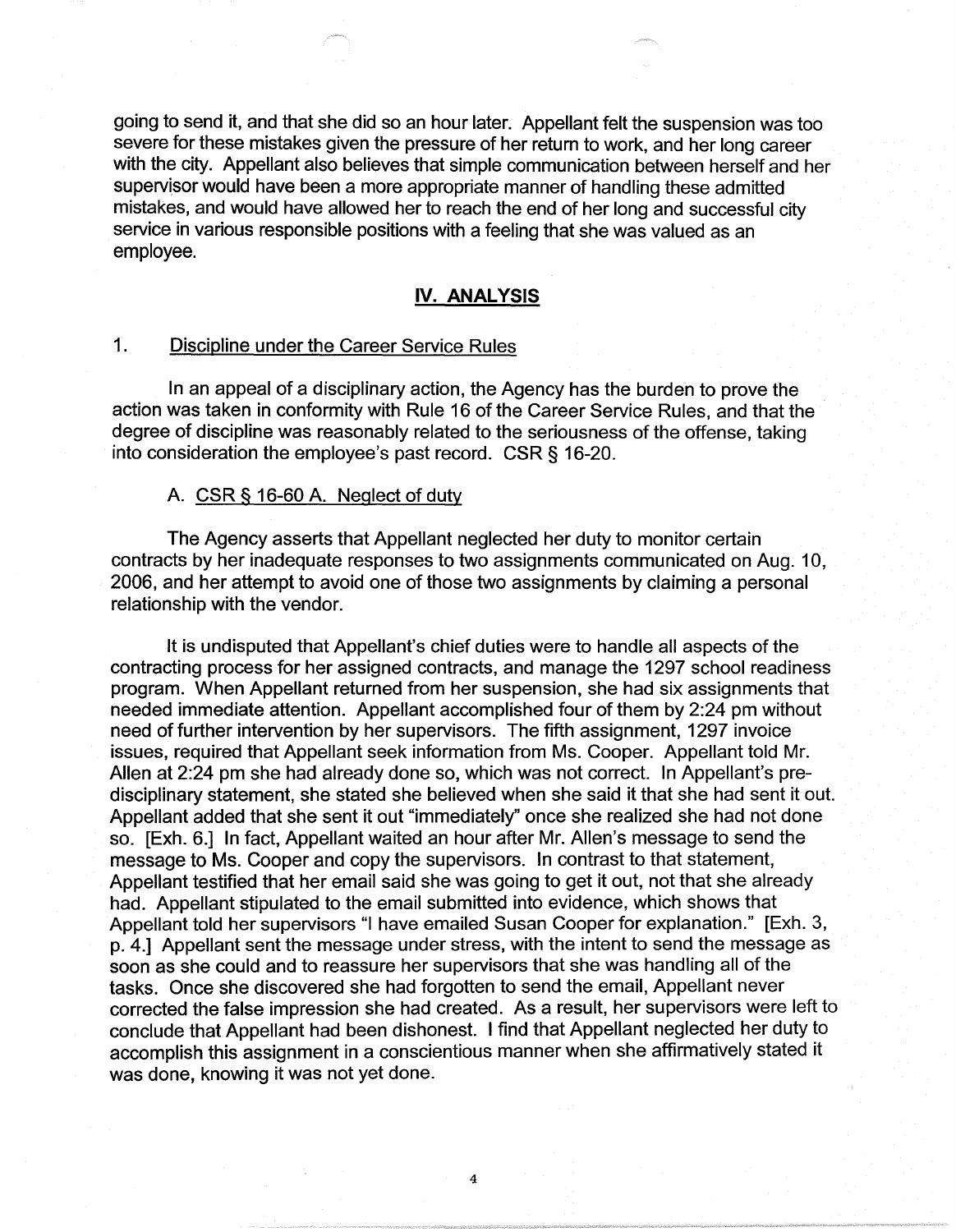As to the sixth task, the Lyons work plan, Appellant's statements and testimony indicate that her first reaction was that she never created a work plan for an audit investigation before, and was uncertain how to proceed. Appellant admitted missing the deadline. However, Appellant's emailed reply did not mention her need for information to complete the task, but instead asked that the matter be reassigned because she knew the vendor. In her pre-disciplinary statement, Appellant detailed that relationship, which was that of an acquaintance she had not seen in ten years. As described, this is not a "close personal acquaintance" that would prevent Appellant from making decisions on Ms. Lyons' contract, as described in§ 1.3 of the Fraud Prevention/Quality Improvement Manual. [Exh. 2, p. 2.] Appellant was not disciplined for authorizing payment to Ms. Lyons in May 2006, but rather for attempting to avoid work by claiming a relationship that would create a conflict of interest. Mr. Patterson based this conclusion partly on the fact that Appellant recently authorized payment on the contract without disclosing the relationship. Due to the similarity in the work of disbursement decisions and creation of a work plan, I find this conclusion is reasonable. Based on the foregoing findings, it is determined that Appellant's request for reassignment of the work was neglect of her duty to manage the 1297 contract.

#### B. CSR§ 16-60 B. Carelessness in the performance of duties

An employee acts carelessly when she is heedless of an important work duty, resulting in potential or actual significant harm. A person exercises reasonable care when she acts with that degree of care which reasonable persons use under similar circumstances. In re Gagliano, CSA 76-06, 4 (1/2/07).

Appellant's replies to her supervisors were rushed, inaccurate, and the product of a stressful day. Appellant's testimony and history as a long-term and valuable employee indicate that she would have given different replies if she had not been under the pressure of deadlines created by her suspension. Appellant was careless when she told her supervisor she had taken action on the strength of her intent to do it in the future, and then forgetting to do it until she was asked for a copy of the email. Appellant also asked for reassignment of the work plan based upon a past acquaintanceship that had not prevented her from approving payments to that same vendor, and failing to ask for help to create the work plan. Appellant was thus careless in the performance of her duties, resulting in missed deadlines and delay in completion of both important tasks, with potential adverse effect on the Agency's funding cycle.

#### C. CSR § 16-60 E. Any act of dishonesty

Mr. Patterson determined that Appellant had not been dishonest by means of the three items for which she was disciplined, and the evidence here supports that determination.

5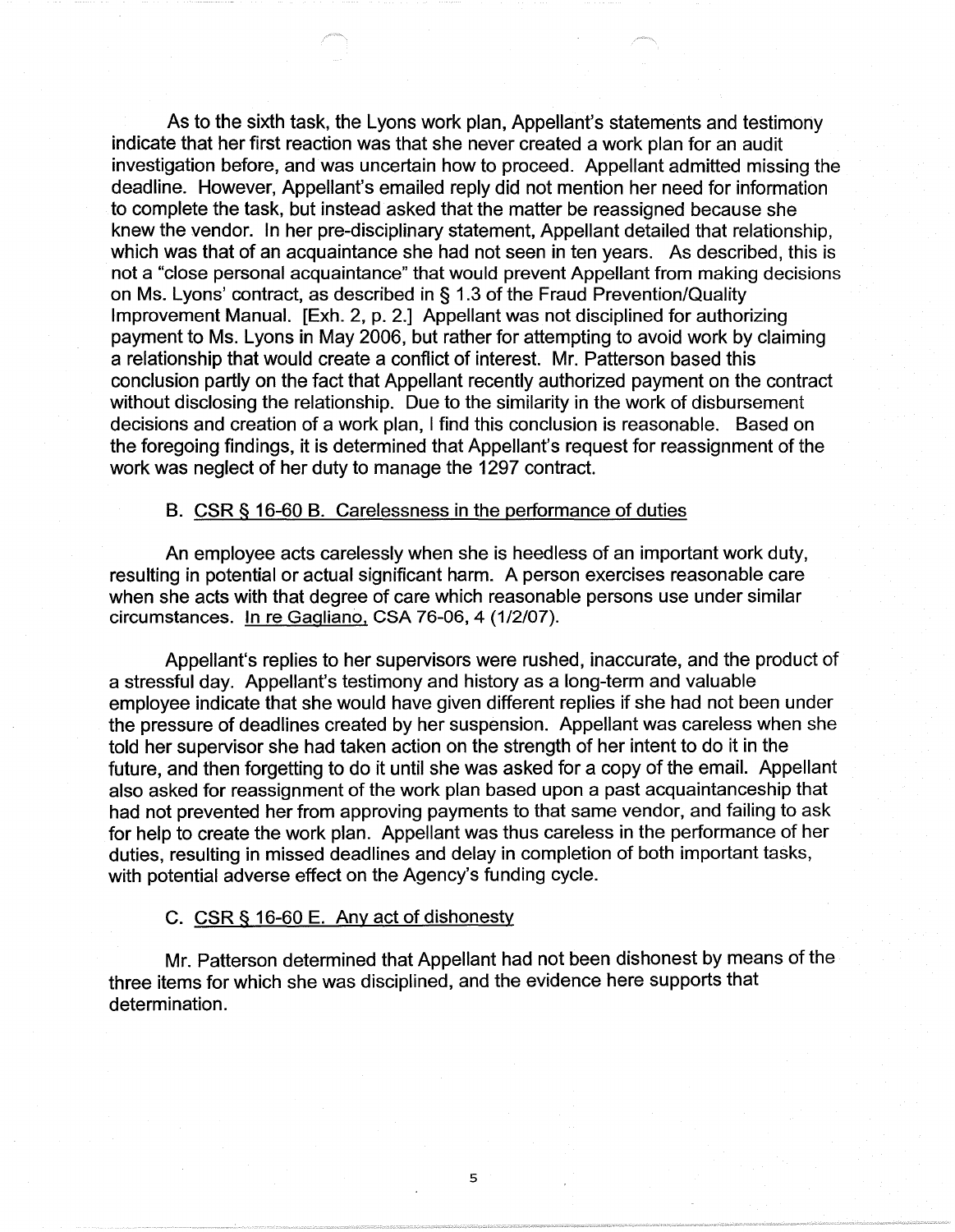## D. CSR § 16-60 L. Failure to observe written departmental or agency regulations

Mr. Patterson found that Appellant sought to avoid preparing the work plan by citing a personal relationship with the vendor, but he concluded that her concern was inconsistent with Appellant's May 2006 approval of payments for that vendor. Based on Appellant's description of this relationship, I find that neither the fraud prevention policy nor the employee handbook prohibited Appellant from making decisions as to Ms. Lyons, including disbursements on the contract and creation of a work plan for an audit investigation. However, an employee does not violate either of these policies by disclosing a close relationship or potential conflict of interest, but by failing to disclose such facts. Therefore, the agency did not prove that Appellant violated CSR § 16-60 L. by means of the policies cited in the disciplinary letter.

## E. CSR § 16-60 0. Failure to maintain satisfactory working relationships

The Agency presented no evidence in support of this allegation, and I find that it · has not been proven.

## F. CSR§ 16-60 Z. Conduct prejudicial to the Agency

The only evidence in support of this allegation was the testimony of Ms. Lucero, who stated she believed Appellant violated this rule because her emailed statement was untrue, and the Agency would have been perceived negatively if Appellant had given favorable treatment to a personal friend.

This rule requires proof of conduct that negatively impacts "the good order and effectiveness" of an agency, or that "compromises the integrity of the City". CSR § 16- 60 Z. The Agency failed to show that Appellant's emailed statement to her supervisor or her request to be reassigned from a task involving an acquaintance became publicly known, or that either adversely affected the Agency or City in any respect. Therefore, it is determined that Appellant did not violate this rule.

#### 2. Appropriateness of Penalty

The final issue is whether the five-day suspension was within the range of penalties that could be imposed by a reasonable administrator. Mr. Patterson considered that the proven acts of negligence and carelessness were similar to recent actions which led to a verbal reprimand, written reprimand and a three-day suspension. He determined that a pattern of performance problems was emerging. Mr. Patterson found however that Appellant is a long-term and valuable employee who could benefit from a small increase in the level of discipline last imposed. Therefore, he decided that a five-day suspension would adequately address the issue. The Agency stated that Appellant's performance of her duties since the discipline has shown steady improvement.

I find that a five-day suspension was gauged to highlight the need for